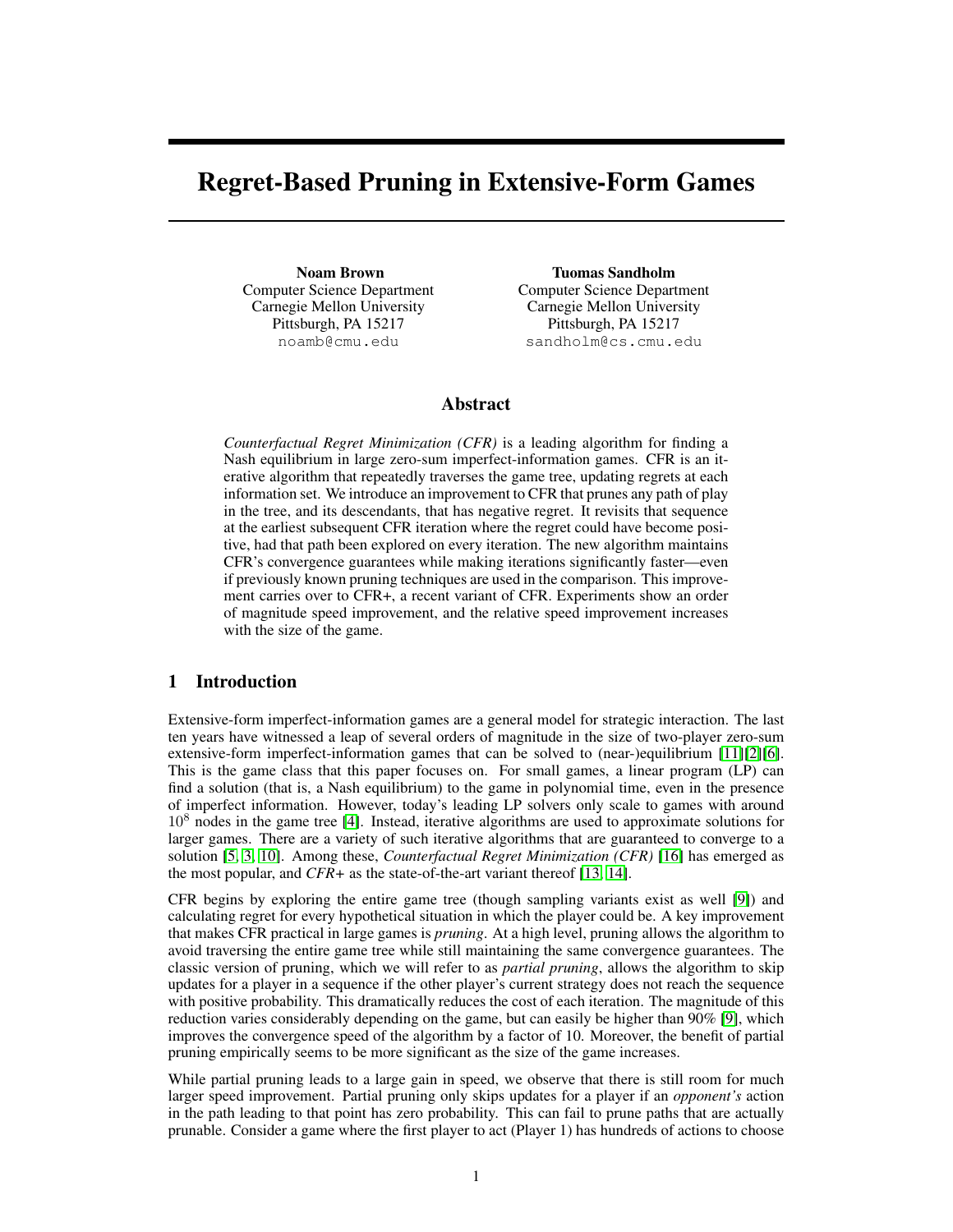from, and where, over several iterations, the reward received from many of them is extremely poor. Intuitively, we should be able to spend less time updating the strategy for Player 1 following these poor actions, and more time on the actions that proved worthwhile so far. However, here, partial pruning will continue to update Player 1's strategy following each action in every iteration.

In this paper we introduce a better version of pruning, *regret-based pruning (RBP)*, in which CFR can avoid traversing a path in the game tree if *either* player takes actions leading to that path with zero probability. This pruning needs to be temporary, because the probabilities may change later in the CFR iterations, so the reach probability may turn positive later on. The number of CFR iterations during which a sequence can be skipped depends on how poorly the sequence has performed in previous CFR iterations. More specifically, the number of iterations that an action can be pruned is proportional to how negative the regret is for that action. We will detail these topics in this paper.

RBP can lead to a dramatic improvement depending on the game. As a rough example, consider a game in which each player has very negative regret for actions leading to 90% of nodes. Partial pruning, which skips updates for a player when the opponent does not reach the node, would traverse 10% of the game tree per iteration. In contrast, regret-based pruning, which skips updates when either player does not reach the node, would traverse only  $0.1 \cdot 0.1 = 1\%$  of the game tree. In general, RBP roughly squares the performance gain of partial pruning.

We test RBP with CFR and CFR+. Experiments show that it leads to more than an order of magnitude speed improvement over partial pruning. The benefit increases with the size of the game.

# 2 Background

In this section we present the notation used in the rest of the paper. In an imperfect-information extensive-form game there is a finite set of players,  $P$ .  $H$  is the set of all possible histories (nodes) in the game tree, represented as a sequence of actions, and includes the empty history.  $A(h)$  is the actions available in a history and  $P(h) \in \mathcal{P} \cup c$  is the player who acts at that history, where c denotes chance. Chance plays an action  $a \in A(h)$  with a fixed probability  $\sigma_c(h, a)$  that is known to all players. The history  $h'$  reached after an action is taken in h is a child of h, represented by  $h \cdot a = h'$ , while h is the parent of h'. More generally, h' is an ancestor of h (and h is a descendant of h'), represented by  $h' \subseteq h$ , if there exists a sequence of actions from h' to h.  $Z \subseteq H$  are terminal histories for which no actions are available. For each player  $i \in \mathcal{P}$ , there is a payoff function  $u_i: Z \to \mathbb{R}$ . If  $P = \{1, 2\}$  and  $u_1 = -u_2$ , the game is two-player zero-sum. We define  $\Delta_i = \max_{z \in Z} u_i(z) - \min_{z \in Z} u_i(z)$  and  $\Delta = \max_i \Delta_i$ .

Imperfect information is represented by *information sets* for each player  $i \in \mathcal{P}$  by a partition  $\mathcal{I}_i$  of  $h \in H : P(h) = i$ . For any information set  $I \in \mathcal{I}_i$ , all histories  $h, h' \in I$  are indistinguishable to player i, so  $A(h) = A(h')$ .  $I(h)$  is the information set I where  $h \in I$ .  $P(I)$  is the player i such that  $I \in \mathcal{I}_i$ .  $A(I)$  is the set of actions such that for all  $h \in I$ ,  $A(I) = A(h)$ .  $|A_i|$  $\max_{I \in \mathcal{I}_i} |A(I)|$  and  $|A| = \max_i |A_i|$ . We define  $U(I)$  to be the maximum payoff reachable from a history in I, and  $L(I)$  to be the minimum. That is,  $U(I) = \max_{z \in Z, h \in I: h \sqsubseteq z} u_{P(I)}(z)$  and  $L(I) =$  $\min_{z\in Z, h\in I: h\sqsubset z} u_{P(I)}(z)$ . We define  $\Delta(I) = U(I) - L(I)$  to be the range of payoffs reachable from a history in I. We similarly define  $U(I, a)$ ,  $L(I, a)$ , and  $\Delta(I, a)$  as the maximum, minimum, and range of payoffs (respectively) reachable from a history in  $I$  after taking action  $a$ . We define  $D(I, a)$  to be the set of information sets reachable by player  $P(I)$  after taking action a. Formally,  $I' \in D(I, a)$  if for some history  $h \in I$  and  $h' \in I'$ ,  $h \cdot a \subseteq h'$  and  $P(I) = P(I')$ .

A strategy  $\sigma_i(I)$  is a probability vector over  $A(I)$  for player i in information set I. The probability of a particular action a is denoted by  $\sigma_i(I, a)$ . Since all histories in an information set belonging to player i are indistinguishable, the strategies in each of them must be identical. That is, for all  $h \in I$ ,  $\sigma_i(h) = \sigma_i(I)$  and  $\sigma_i(h, a) = \sigma_i(I, a)$ . We define  $\sigma_i$  to be a probability vector for player i over all available strategies  $\Sigma_i$  in the game. A strategy profile  $\sigma$  is a tuple of strategies, one for each player.  $u_i(\sigma_i, \sigma_{-i})$  is the expected payoff for player i if all players play according to the strategy profile

 $\langle \sigma_i, \sigma_{-i} \rangle$ . If a series of strategies are played over T iterations, then  $\bar{\sigma}_i^T = \frac{\sum_{t \in T} \sigma_i^t}{T}$ .

 $\pi^{\sigma}(h) = \prod_{h' \to a \sqsubseteq h} \sigma_{P(h)}(h, a)$  is the joint probability of reaching h if all players play according to  $\sigma$ .  $\pi_i^{\sigma}(h)$  is the contribution of player *i* to this probability (that is, the probability of reaching *h* if all players other than i, and chance, always chose actions leading to h).  $\pi_{-i}^{\sigma}(h)$  is the contribution of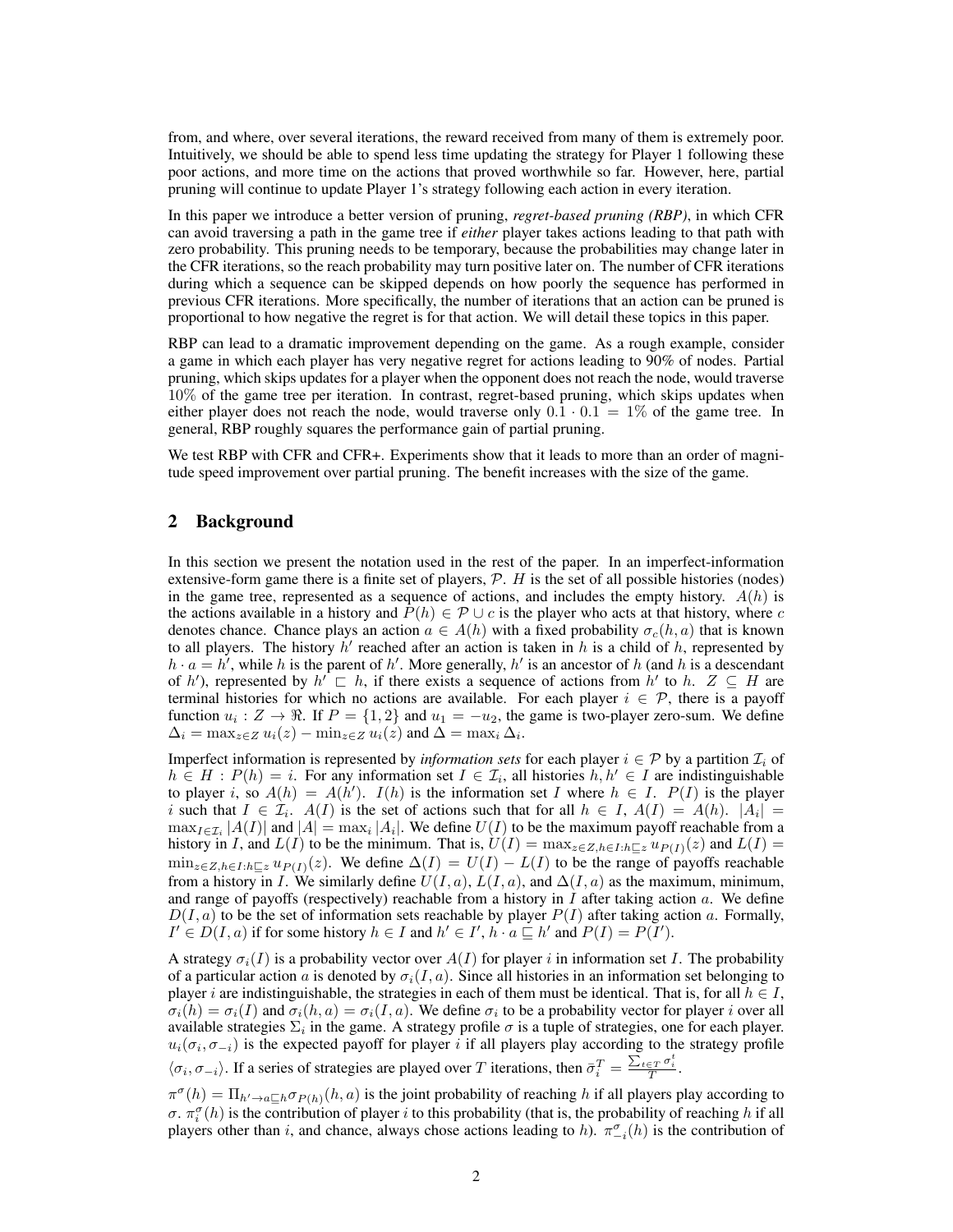all players other than i, and chance.  $\pi^{\sigma}(h, h')$  is the probability of reaching  $h'$  given that h has been reached, and 0 if  $h \not\sqsubset h'$ . In a *perfect-recall* game,  $\forall h, h' \in I \in \mathcal{I}_i$ ,  $\pi_i(h) = \pi_i(h')$ . In this paper we focus on perfect-recall games. Therefore, for  $i = P(I)$  we define  $\pi_i(I) = \pi_i(h)$  for  $h \in I$ . We define the average strategy  $\bar{\sigma}_i^T(I)$  for an information set  $I$  to be

$$
\bar{\sigma}_i^T(I) = \frac{\sum_{t \in T} \pi_i^{\sigma_i^t} \sigma_i^t(I)}{\sum_{t \in T} \pi_i^{\sigma_i^t}(I)} \tag{1}
$$

#### 2.1 Nash Equilibrium

A *best response* to  $\sigma_{-i}$  is a strategy  $\sigma_i^*$  such that  $u_i(\sigma_i^*, \sigma_{-i}) = \max_{\sigma_i' \in \Sigma_i} u_i(\sigma_i', \sigma_{-i})$ . A *Nash equilibrium*, is a strategy profile where every player plays a best response. Formally, it is a strategy profile  $\sigma^*$  such that  $\forall i, u_i(\sigma_i^*, \sigma_{-i}^*) = \max_{\sigma_i' \in \Sigma_i} u_i(\sigma_i', \sigma_{-i}^*)$ . We define a *Nash equilibrium strategy* for player  $i$  as a strategy  $\sigma_i$  that is part of any Nash equilibrium. In two-player zero-sum games, if  $\sigma_i$ and  $\sigma_{-i}$  are both Nash equilibrium strategies, then  $\langle \sigma_i, \sigma_{-i} \rangle$  is a Nash equilibrium. An  $\epsilon$ *-equilibrium* is a strategy profile  $\sigma^*$  such that  $\forall i$ ,  $u_i(\sigma_i^*, \sigma_{-i}^*) + \epsilon \ge \max_{\sigma_i' \in \Sigma_i} u_i(\sigma_i', \sigma_{-i}^*)$ .

#### 2.2 Counterfactual Regret Minimization

*Counterfactual Regret Minimization (CFR)* is a popular regret-minimization algorithm for extensiveform games [16]. Our analysis of CFR makes frequent use of *counterfactual value*. Informally, this is the expected utility of an information set given that player  $i$  tries to reach it. For player  $i$  at information set I given a strategy profile  $\sigma$ , this is defined as

$$
v_i^{\sigma}(I) = \sum_{h \in I} \left( \pi_{-i}^{\sigma}(h) \sum_{z \in Z} \left( \pi^{\sigma}(h, z) u_i(z) \right) \right)
$$
 (2)

The counterfactual value of an action  $a$  is

$$
v_i^{\sigma}(I, a) = \sum_{h \in I} \left( \pi_{-i}^{\sigma}(h) \sum_{z \in Z} \left( \pi^{\sigma}(h \cdot a, z) u_i(z) \right) \right)
$$
 (3)

Let  $\sigma^t$  be the strategy profile used on iteration t. The *instantaneous regret* on iteration t for action a in information set  $I$  is

$$
r^{t}(I,a) = v_{P(I)}^{\sigma^{t}}(I,a) - v_{P(I)}^{\sigma^{t}}(I)
$$
\n(4)

and the *regret* for action  $a$  in  $I$  on iteration  $T$  is

$$
R^{T}(I,a) = \sum_{t \in T} r^{t}(I,a)
$$
\n<sup>(5)</sup>

Additionally,  $R_+^T(I, a) = \max\{R^T(I, a), 0\}$  and  $R^T(I) = \max_a\{R_+^T(I, a)\}\$ . Regret for player i in the entire game is

$$
R_i^T = \max_{\sigma_i' \in \Sigma_i} \sum_{t \in T} \left( u_i(\sigma_i', \sigma_{-i}^t) - u_i(\sigma_i^t, \sigma_{-i}^t) \right) \tag{6}
$$

In CFR, a player in an information set picks an action among the actions with positive regret in proportion to his positive regret on that action. Formally, on each iteration  $T + 1$ , player i selects actions  $a \in A(I)$  according to probabilities

$$
\sigma_i^{T+1}(I,a) = \begin{cases} \frac{R_+^T(I,a)}{\sum_{a' \in A(I)} R_+^T(I,a')} & \text{if } \sum_{a' \in A_i} R_+^T(I,a') > 0\\ \frac{1}{|A(I)|}, & \text{otherwise} \end{cases}
$$
(7)

If a player plays according to CFR in every iteration, then on iteration  $T$  ,  $R^T(I) \leq \Delta_i \sqrt{|A(I)|}$ T. Moreover, √

$$
R_i^T \le \sum_{I \in \mathcal{I}_i} R^T(I) \le |\mathcal{I}_i| \Delta_i \sqrt{|A_i|} \sqrt{T}
$$
\n(8)

So, as  $T \to \infty$ ,  $\frac{R_i^T}{T} \to 0$ . In two-player zero-sum games, if both players' average regret  $\frac{R_i^T}{T} \leq \epsilon$ , their average strategies  $\langle \bar{\sigma}_1^T, \bar{\sigma}_2^T \rangle$  form a 2 $\epsilon$ -equilibrium [15]. Thus, CFR constitutes an anytime algorithm for finding an  $\epsilon$ -Nash equilibrium in zero-sum games.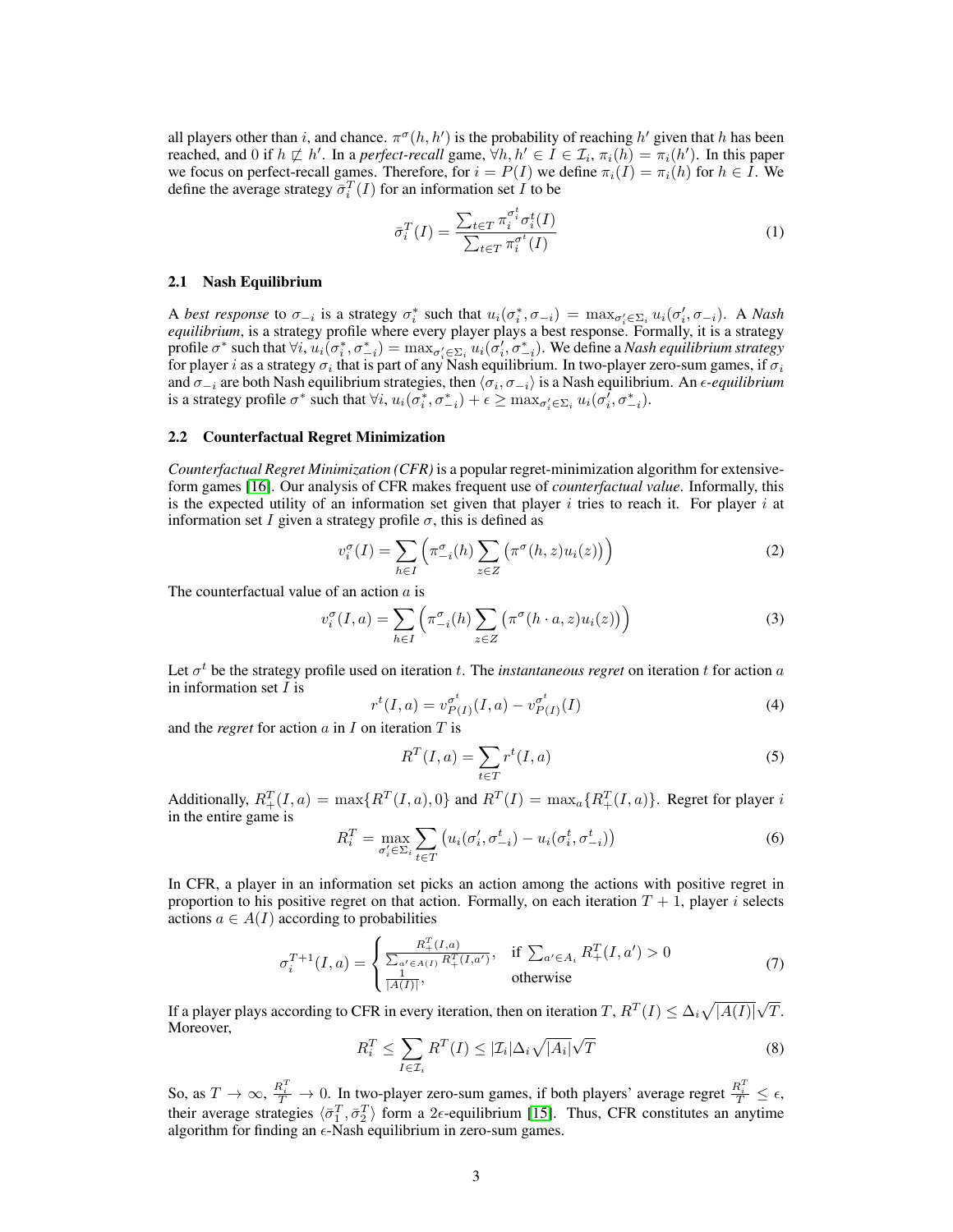## 3 Applying Best Response to Zero-Reach Sequences

In Section 2 it was explained that if both players' average regret approaches zero, then their average strategies approach a Nash equilibrium. CFR provides one way to compute strategies that have bounded regret, but it is not the only way. CFR-BR [7] is a variant of CFR in which one player plays CFR and the other player plays a best response to the opponent's strategy in every iteration. Calculating a best response to a fixed strategy is computationally cheap (in games of perfect recall), costing only a single traversal of the game tree. By playing a best response in every iteration, the best-responder is guaranteed to have at most zero regret. Moreover, the CFR player's regret is still bounded according to (8). However, in practice the CFR player's regret in CFR-BR tends to be higher than when both players play vanilla CFR (since the opponent is clairvoyantly maximizing the CFR player's regret). For this reason, empirical results show that CFR-BR converges slower than CFR, even though the best-responder's regret is always at most zero.

We now discuss a modification of CFR that will motivate the main contribution of this paper, which, in turn, is described in Section 4. The idea is that *by applying a best response only in certain situations* (and CFR in others), we can lower regret for one player without increasing it for the opponent. Without loss of generality, we discuss how to reduce regret for Player 1. Specifically, consider an information set  $I \in \mathcal{I}_1$  and action a where  $\sigma_1^t(I, a) = 0$  and any history  $h \in I$ . Then for any ancestor history h' such that  $h' \sqsubset h \cdot a$ , we know  $\pi_1^{\sigma^t}(h', h \cdot a) = 0$ . Likewise, for any descendant history h' such that  $h \cdot a \sqsubseteq h'$ , we know  $\pi_1^{\sigma^t}(h') = 0$ . Thus, from (4) we see that Player 1's strategy on iteration  $t$  in any information set following action  $a$  has no effect on Player 2's regret for that iteration. Moreover, it also has no effect on Player 1's regret for any information set except  $R(I, a)$  and information sets that follow action a. Therefore, by playing a best response *only* in information sets following action  $\alpha$  (and playing vanilla CFR elsewhere), Player 1 guarantees zero regret for himself in all information sets following action  $a$ , without the practical cost of increasing his regret in information sets before I or of increasing Player 2's regret. This may increase regret for action a itself, but if we only do this when  $R(I, a) \leq -\Delta(I)$ , we can guarantee  $R(I, a) \leq 0$ even after the iteration. Similarly, Player 2 can simultaneously play a best response in information sets following an action  $a'$  where  $\sigma_2^t(I', a') = 0$  for  $I' \in \mathcal{I}_2$ . This approach leads to lower regret for both players.

(In situations where *both* players' sequences of reaching an information set have zero probability  $(\pi_1(h) = \pi_2(h) = 0)$  the strategies chosen have no impact on the regret or average strategy for either player, so there is no need to compute what strategies should be played from then on.)

Our experiments showed that this technique leads to a dramatic improvement over CFR in terms of the number of iterations needed—though the theoretical convergence bound remains the same. However, each iteration touches more nodes—because negative-regret actions more quickly become positive and are not skipped with partial pruning—and thus takes longer. It depends on the game whether CFR or this technique is faster overall; see experiments in Appendix A. Regret-based pruning, introduced in the next section, outperforms both of these approaches significantly.

## 4 Regret-Based Pruning (RBP)

In this section we present the main contribution of this paper, a technique for soundly pruning—on a temporary basis—negative-regret actions from the tree traversal in order to speed it up significantly. In Section 3 we proposed a variant of CFR where a player plays a best response in information sets that the player reaches with zero probability. In this section, we show that these information sets and their descendants need not be traversed in every iteration. Rather, the frequency that they must be traversed is proportional to how negative regret is for the action leading to them. This less-frequent traversal does not hurt the regret bound (8). Consider an information set  $I \in \mathcal{I}_1$  and action a where  $R<sup>t</sup>(I, a) = -1000$  and regret for at least one other action in I is positive, and assume  $\Delta(I) = 1$ . From (7), we see that  $\sigma_1^{t+1}(I, a) = 0$ . As described in Section 3, the strategy played by Player 1 on iteration  $t + 1$  in any information set following action a has no effect on Player 2. Moreover, it has no immediate effect on what Player 1 will do in the next iteration (other than in information sets following action a), because we know regret for action a will still be at most -999 on iteration  $t + 2$ (since  $\Delta(I) = 1$ ) and will continue to not be played. So rather than traverse the game tree following action a, we could "procrastinate" in deciding what Player 1 did on iteration  $t + 1, t + 2, ..., t + 1000$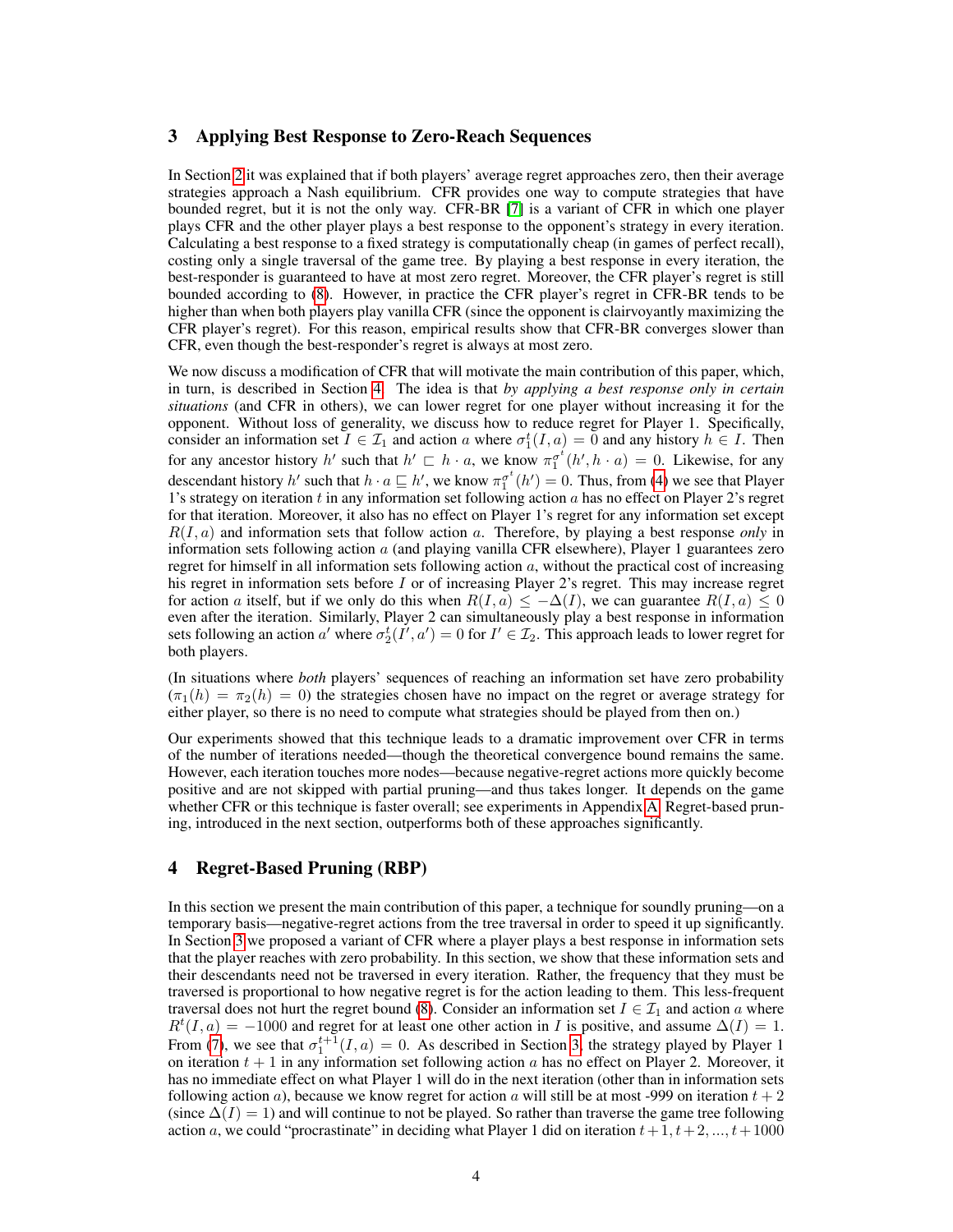in that branch until after iteration  $t + 1000$  (at which point regret for that action may be positive). That is, we could (in principle) store Player 2's strategy for each iteration between  $t+1$  and  $t+1000$ , and on iteration  $t+1000$  calculate a best response to each of them and announce that Player 1 played those best responses following action a on iterations  $t + 1$  to  $t + 1000$  (and update the regrets to match this). Obviously this itself would not be an improvement, but performance would be identical to the algorithm described in Section 3.

However, rather than have Player 1 calculate and play a best response for each iteration between  $t+1$  and  $t+1000$  separately, we could simply calculate a best response against the average strategy that Player 2 played in those iterations. This can be accomplished in a single traversal of the game tree. We can then announce that Player 1 played this best response on each iteration between  $t + 1$ and  $t + 1000$ . This provides benefits similar to the algorithm described in Section 3, but allows us to do the work of 1000 iterations in a single traversal! We coin this *regret-based pruning (RBP)*.

We now present a theorem that guarantees that when  $R(I, a) \leq 0$ , we can prune  $D(I, a)$  through regret-based pruning for  $\frac{|R(I,a)|}{\prod(I,a)-L}$  $\frac{|R(I,a)|}{U(I,a)-L(I)}$  iterations.

**Theorem 1.** *Consider a two-player zero-sum game.* Let  $a \in A(I)$  be an action such that on iteration  $T_0$ ,  $R^{T_0}(I,a) \leq 0$ . Let  $I'$  be an information set for any player such that  $I' \notin D(I,a)$  and *let*  $a' \in A(I')$ *. Let*  $m = \frac{|R(I, a)|}{\prod (I, a) - I}$  $\frac{|R(I,a)|}{U(I,a)-L(I)}$ . If  $\sigma(I,a) = 0$  when  $R(I,a) ≤ 0$ , then regardless of what is played in  $D(I, a)$  during  $\{T_0, ..., T_0 + m\}$ ,  $R_+^T(I', a')$  is identical for  $T \le T_0 + m$ .

*Proof.* Since  $v_i^{\sigma}(I) \ge L(I)$  and  $v_i^{\sigma}(I, a) \le U(I, a)$ , so from (4) we get  $r^t(I, a) \le U(I, a) - L(I)$ . Thus, for iteration  $T_0 \leq T \leq T_0 + m$ ,  $R^T(I, a) \leq 0$ . Clearly the theorem is true for  $T < T_0$ . We prove the theorem continues to hold inductively for  $T \leq T_0 + m$ . Assume the theorem holds for iteration T and consider iteration  $T + 1$ . Suppose  $I' \in \mathcal{I}_{P(I)}$  and either  $I' \neq I$  or  $a' \neq a$ . Then for any  $h' \in I'$ , there is no ancestor of h' in an information set in  $D(I, a)$ . Thus,  $\pi_{-i}^{\sigma^{T+1}}(h')$ does not depend on the strategy in  $D(I, a)$ . Moreover, for any  $z \in Z$ , if  $h' \subseteq h \sqsubset z$  for some  $h \in I^* \in D(I, a)$ , then  $\pi^{\sigma^{T+1}}(h', z) = 0$  because  $\sigma^{T+1}(I, a) = 0$ . Since  $I' \neq I$  or  $a' \neq a$ , it similarly holds that  $\pi^{\sigma^{T+1}}(h' \cdot a', z) = 0$ . Then from (4),  $r^{T+1}(I, a)$  does not depend on the strategy in  $D(I, a)$ .

Now suppose  $I' \in \mathcal{I}_i$  for  $i \neq P(I)$ . Consider some  $h' \in I'$  and some  $h \in I$ . First suppose that  $h \cdot a \sqsubseteq h'$ . Since  $\pi_i^{\sigma^{T+1}}(h \cdot a) = 0$ , so  $\pi_i^{\sigma^{T+1}}(h') = 0$  and  $h'$  contributes nothing to the regret of I'. Now suppose  $h' \sqsubset h$ . Then for any  $z \in Z$ , if  $h' \sqsubset h \sqsubset z$  then  $\pi^{\sigma^{T+1}}(h', z) = 0$  and does not depend on the strategy in  $D(I, a)$ . Finally, suppose  $h' \not\sqsubset h$  and  $h \cdot a \not\sqsubseteq h'$ . Then for any  $z \in Z$ such that  $h' \sqsubset z$ , we know  $h \not\sqsubset z$  and therefore  $\pi^{\sigma^{T+1}}(h', z) = 0$  does not depend on the strategy in  $D(I, a)$ .

Now suppose  $I' = I$  and  $a' = a$ . We proved  $R^T(I, a) \le 0$  for  $T_0 \le T \le T_0 + m$ , so  $R^T_+(I, a) = 0$ . Thus, for all  $T \leq T_0 + m$ ,  $R^T(I', a')$  is identical regardless of what is played in  $D(I, a)$ .  $\Box$ 

We can improve this approach significantly by not requiring knowledge *beforehand* of exactly how many iterations can be skipped. Rather, we will *decide in light of what happens during the interven*ing CFR iterations when an action needs to be revisited. From (4) we know that  $r^T(I,a) \propto \pi_{-i}^{\sigma^T}(I)$ . Moreover,  $v_{P}^{\sigma^T}$  $P_{(I)}^{(I)}(I)$  does not depend on  $D(I, a)$ . Thus, we can prune  $D(I, a)$  from iteration  $T_0$  until iteration  $T_1$  so long as

$$
\sum_{t=1}^{T_0} v_{P(I)}^{\sigma^t}(I, a) + \sum_{t=T_0+1}^{T_1} \pi_{-i}^{\sigma^t}(I) U(I, a) \le \sum_{t=1}^{T_1} v_{P(I)}^{\sigma^t}(I)
$$
\n(9)

In the worst case, this allows us to skip only  $\left| \frac{R(I,a)}{I(I,a)-I} \right|$  $\frac{R(I,a)}{U(I,a)-L(I)}$  iterations. However, in practice it performs significantly better, though we cannot know on iteration  $T_0$  how many iterations it will skip because it depends on what is played in  $T_0 \le t \le T_1$ . Our exploratory experiments showed that in practice performance also improves by replacing  $U(I, a)$  with a more accurate upper bound on reward in (9). CFR will still converge if  $D(I, a)$  is pruned for too many iterations; however, that hurts convergence speed. In the experiments included in this paper, we conservatively use  $U(I, a)$ as the upper bound.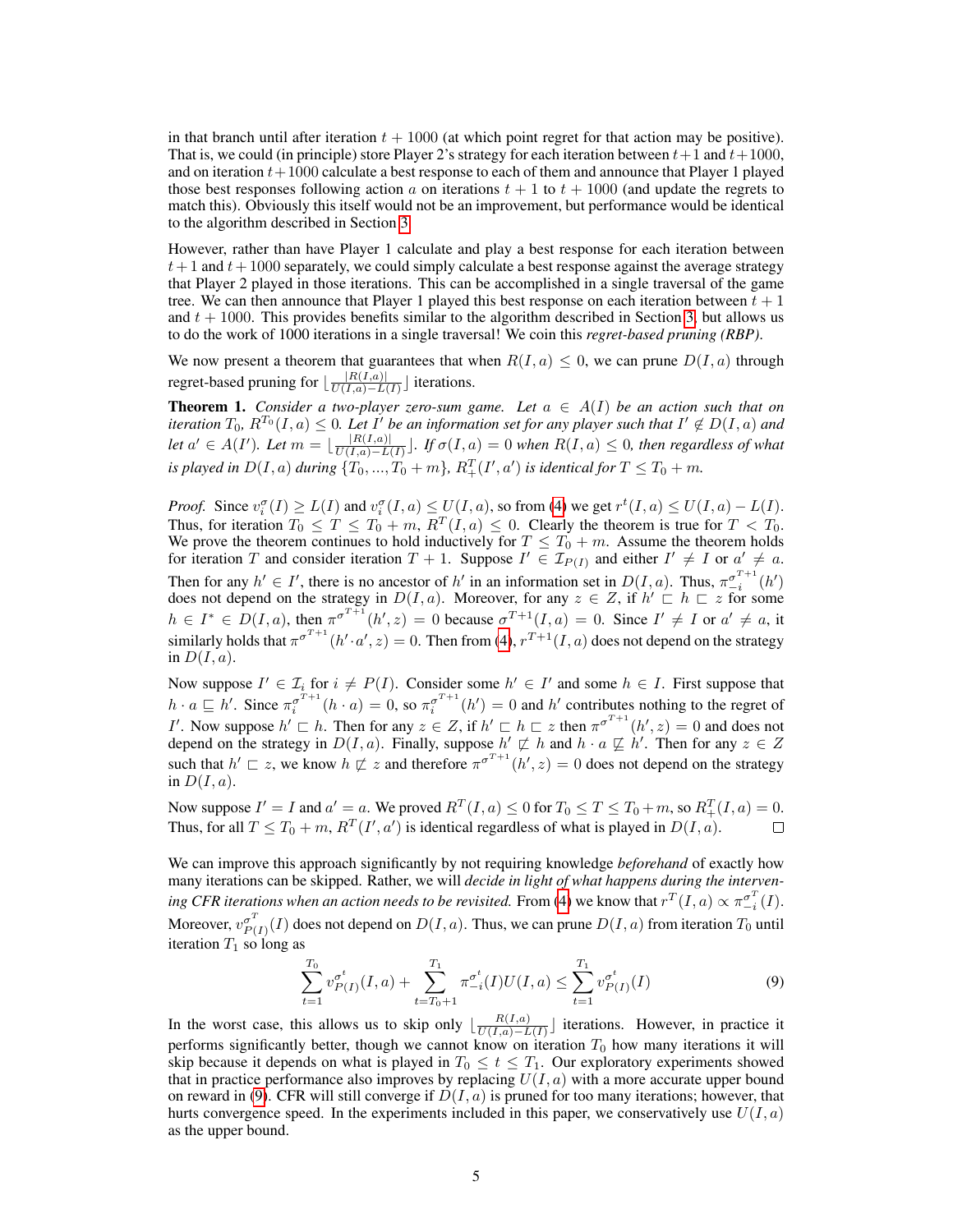#### 4.1 Best Response Calculation for Regret-Based Pruning

In this section we discuss how one can efficiently compute the best responses as called for in regretbased pruning. The advantage of Theorem 1 is that we can wait until after pruning has finished—that is, until we revisit an action—to decide what strategies were played in  $D(I, a)$  during the intervening iterations. We can then calculate a single best response to the average strategy that the opponent played, and say that that best response was played in  $D(I, a)$  in each of the intervening iterations. This results in zero regret over those iterations for information sets in  $D(I, a)$ . We now describe how this best response can be calculated efficiently.

Typically, when playing CFR one stores  $\sum_{t=1}^T \pi_i^t(I) \sigma_i^t(I)$  for each information set *I*. This allows one to immediately calculate the average strategy defined in (1) in any particular iteration. If we start pruning on iteration  $T_0$  and revisit on iteration  $T_1$ , we wish to calculate a best response to  $\bar{\sigma}_i^{T_1-T_0}$  where  $\bar{\sigma}_i^{T_1-T_0}(I) = \frac{\sum_{t=T_0}^{T_1} \pi_i^t(I) \sigma_i^t(I)}{\sum_{t=T_1}^{T_1} \pi_i^t(I)}$  $\frac{t=T_0^{T_1} \prod_{i=1}^{T_1} \prod_{j=1}^{T_i} (T_i - \sum_{i=1}^{T_i} \pi_i^t(I))}{T_i^t}$ . An easy approach would be to store the opponent's

cumulative strategy before pruning begins and subtract it from the current cumulative strategy when pruning ends. In fact, we only need to store the opponent's strategy in information sets that follow action a. However, this could potentially use  $O(H)$  memory because the same information set I belonging to Player 2 may be reached from multiple information sets belonging to Player 1. In contrast, CFR only requires  $O(|\mathcal{I}||A|)$  memory, and we want to maintain this desirable property. We accomplish that as follows.

To calculate a best response against  $\bar{\sigma}_2^T$ , we traverse the game tree and calculate the counterfactual value, defined in (3), for every action for every information set belonging to Player 1 that does not lead to any further Player 1 information sets. Specifically, we calculate  $v_1^{\bar{\sigma}^{T_0-1}}(I,a)$  for every action a in I such that  $D(I, a) = \emptyset$ . Since we calculate this only for actions where  $D(I, a) = \emptyset$ , so  $v_1^{\bar{\sigma}^{T_0-1}}(I,a)$  does not depend on  $\bar{\sigma}_1$ . Then, starting from the bottom information sets, we set the best-response strategy  $\sigma_1^{BR}(I)$  to always play the action with the highest counterfactual value (ties can be broken arbitrarily), and pass this value up as the payoff for reaching  $I$ , repeating the process up the tree. In order to calculate a best response to  $\bar{\sigma}_2^{T_1-T_0}$ , we first store, before pruning begins, the counterfactual values for Player 1 against Player  $2^7$ s average strategy for every action  $\alpha$  in each information set I where  $D(I, a) = \emptyset$ . When we revisit the action on iteration  $T_1$ , we calculate a best response to  $\bar{\sigma}_2^{T_1}$  except that we set the counterfactual value for every action a in information set I where  $D(I, a) = \emptyset$  to be  $T_1 v_1^{\bar{\sigma}^{T_1}}(I, a) - (T_0 - 1)v_1^{\bar{\sigma}^{T_0 - 1}}(I, a)$ . The latter term was stored, and the former term can be calculated from the current average strategy profile. As before, we set  $\sigma_1^{BR}(I)$ to always play whichever action has the highest counterfactual value, and pass this term up.

A slight complication arises when we are pruning an action  $\alpha$  in information set I and wish to start pruning an earlier action a' from information set I' such that  $I \in D(I',a')$ . In this case, it is necessary to explore action a in order to calculate the best response in  $D(I', a')$ . However, if such traversals happen frequently, then this would defeat the purpose of pruning action a. One way to address this is to only prune an action  $a'$  when the number of iterations guaranteed (or estimated) to be skipped exceeds some threshold. This ensures that the overhead is worthwhile, and that we are not frequently traversing an action  $a$  farther down the tree that is already being pruned. Another option is to add some upper bound to how long we will prune an action. If the lower bound for how long we will prune  $\overline{a}$  exceeds the upper bound for how long we will prune  $a'$ , then we need not traverse  $\alpha$  in the best response calculation for  $\alpha'$  because  $\alpha$  will still be pruned when we are finished with pruning  $a'$ . In our experiments, we use the former approach. Experiments to determine a good parameter for this are presented in Appendix B.

#### 4.2 Regret-Based Pruning with CFR+

CFR+ [13] is a variant of CFR where the regret is never allowed to go below 0. Formally,  $R^{T}(I, a) =$  $\max\{R^{T-1}(I,a) + r^T(I,a), 0\}$  for  $T \geq 1$  and  $R^T(I,a) = 0$  for  $T = 0$ . Although this change appears small, and does not improve the bound on regret, it leads to faster empirical convergence. CFR+ was a key advancement that allowed Limit Texas Hold'em poker to be essentially solved [1].

At first glance, it would seem that CFR+ and RBP are incompatible. RBP allows actions to be traversed with decreasing frequency as regret decreases below zero. However, CFR+ sets a floor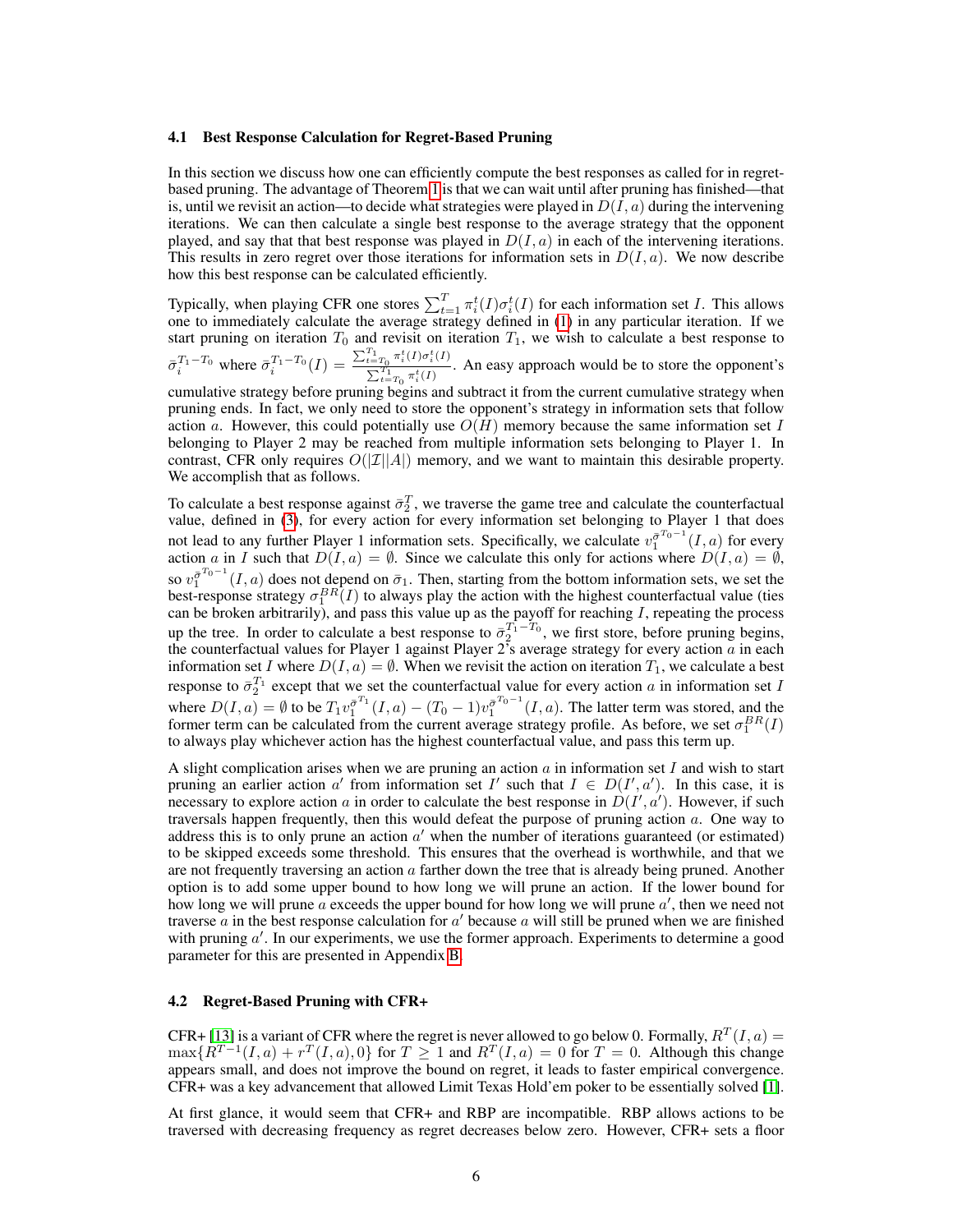for regret at zero. Nevertheless, it is possible to combine the two, as we now show. We modify the definition of regret in CFR+ so that it can drop below zero, but *immediately returns to being positive as soon as regret begins increasing*. Formally, we modify the definition of regret in CFR+ for  $T > 0$  to be as follows:  $R^T(I, a) = r^T(I, a)$  if  $r^T(I, a) > 0$  and  $R^{T-1}(I, a) \leq 0$ , and  $R^{T}(I,a) = R^{T-1}(I,a) + r^{T}(I,a)$  otherwise. This leads to identical behavior in CFR+, and also allows regret to drop below zero so actions can be pruned.

When using RBP with CFR+, regret does not strictly follow the rules for CFR+. CFR+ calls for an action to be played with positive probability whenever instantaneous regret for it is positive in the previous iteration. Since RBP only checks the regret for an action after potentially several iterations have been skipped, there may be a delay between the iteration when an action would return to play in CFR+ and the iteration when it returns to play in RBP. This does not pose a theoretical problem: CFR's convergence rate still applies.

However, this difference is noticeable when combined with *linear averaging*. Linear averaging weighs each iteration  $\sigma^t$  in the average strategy by t. It does not affect regret or influence the selection of strategies on an iteration. That is, with linear averaging the new definition for average strat-

egy becomes  $\bar{\sigma}_i^T(I) = \frac{\sum_{t \in T} (t \pi_i^{\sigma_i^t} \sigma_i^t)}{\sum_{t \in \sigma_i^t} \sigma_i^t}$  $\frac{D_t \in T^{(t n_i \sigma_i)} \sigma_i}{\sum_{t \in T} (t \pi_i^{\sigma_i^t})}$ . Linear averaging still maintains the asymptotic convergence

rate of constant averaging (where each iteration is weighed equally) in CFR+ [14]. Empirically it causes CFR+ to converge to a Nash equilibrium much faster. However, in vanilla CFR it results in worse performance and there is no proof guaranteeing convergence. Since RBP with CFR+ results in behavior that does not strictly conform to CFR+, linear averaging results in somewhat noisier convergence. This can be mitigated by reporting the strategy profile found so far that is closest to a Nash equilibrium rather than the current average strategy profile, and we do this in the experiments.

## 5 Experiments

We tested regret-based pruning in both CFR and CFR+ against partial pruning, as well as against CFR with no pruning. Our implementation traverses the game tree once each iteration.<sup>1</sup> We tested our algorithm on standard Leduc Hold'em [12] and a scaled-up variant of it featuring more actions. Leduc Hold'em is a popular benchmark problem for imperfect-information game solving due to its size (large enough to be highly nontrivial but small enough to be solvable) and strategic complexity. In Leduc Hold'em, there is a deck consisting of six cards: two each of Jack, Queen, and King. There are two rounds. In the first round, each player places an ante of 1 chip in the pot and receives a single private card. A round of betting then takes place with a two-bet maximum, with Player 1 going first. A public shared card is then dealt face up and another round of betting takes place. Again, Player 1 goes first, and there is a two-bet maximum. If one of the players has a pair with the public card, that players wins. Otherwise, the player with the higher card wins. In standard Leduc Hold'em, the bet size in the first round is 2 chips, and 4 chips in the second round. In our scaled-up variant, which we call *Leduc-5*, there are 5 bet sizes to choose from: in the first round a player may bet 0.5, 1, 2, 4, or 8 chips, while in the second round a player may bet 1, 2, 4, 8, or 16 chips.

We measure the quality of a strategy profile by its *exploitability*, which is the summed  $\epsilon$  distance of both players from a Nash equilibrium strategy. Formally, exploitability of a strategy profile  $\sigma$ is  $\max_{\sigma_1^* \in \Sigma_1} u_1(\sigma_1^*, \sigma_2) + \max_{\sigma_2^* \in \Sigma_2} u_2(\sigma_1, \sigma_2^*)$ . We measure exploitability against the number of nodes touched over all CFR traversals. As shown in Figure 1, RBP leads to a substantial improvement over vanilla CFR with partial pruning in Leduc Hold'em, increasing the speed of convergence by more than a factor of 8. This is partially due to the game tree being traversed twice as fast, and partially due to the use of a best response in sequences that are pruned (the benefit of which was described in Section 3). The improvement when added on top of CFR+ is smaller, increasing the speed of convergence by about a factor of 2. This matches the reduction in game tree traversal size.

The benefit from RBP is more substantial in the larger benchmark game, Leduc-5. RBP increases convergence speed of CFR by a factor of 12, and reduces the per-iteration game tree traversal cost by about a factor of 7. In CFR+, RBP improves the rate of convergence by about an order of magnitude. RBP also decreases the number of nodes touched per iteration in CFR+ by about a factor of 40.

<sup>1</sup>Canonical CFR+ traverses the game tree twice each iteration, updating the regrets for each player in separate traversals [13]. This difference does not, however, affect the error measure (y-axis) in the experiments.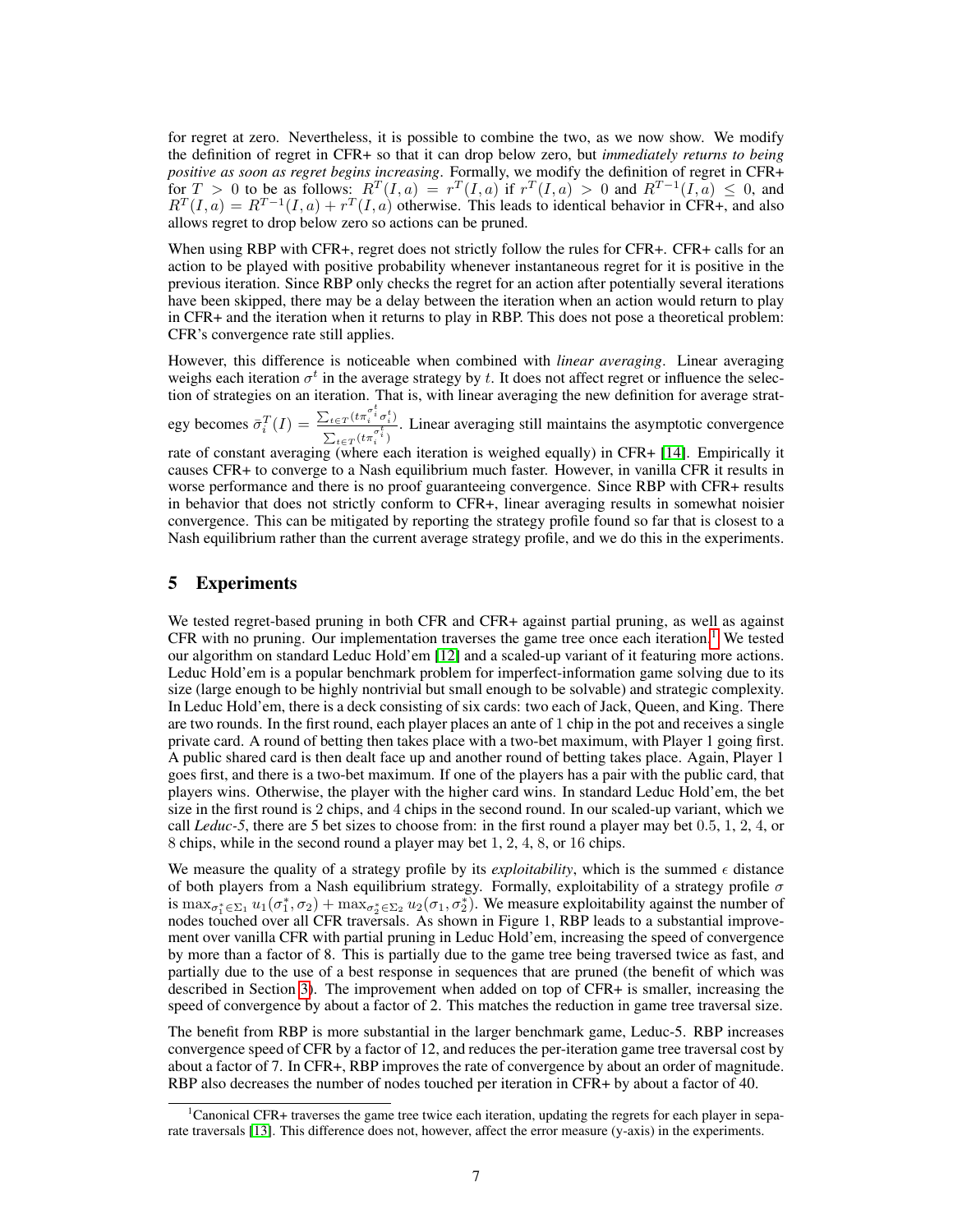

Figure 1: Top: Exploitability. Bottom: Nodes touched per iteration.

The results imply that larger games benefit more from RBP than smaller games. This is not universally true, since it is possible to have a large game where every action is part of the Nash equilibrium. Nevertheless, there are many games with very large action spaces where the vast majority of those actions are suboptimal, but players do not know beforehand which are suboptimal. In such games, RBP would improve convergence tremendously.

# 6 Conclusions and Future Research

In this paper we introduced a new method of pruning that allows CFR to avoid traversing highregret actions in every iteration. Our regret-based pruning (RBP) temporarily ceases their traversal in a sound way without compromising the overall convergence rate. Experiments show an order of magnitude speed improvement over partial pruning, and suggest that the benefit of RBP increases with game size. Thus RBP is particularly useful in large games where many actions are suboptimal, but where it is not known beforehand which actions those are.

In future research, it would be worth examining whether similar forms of pruning can be applied to other equilibrium-finding algorithms as well. RBP, as presented in this paper, is for CFR using regret matching to determine what strategies to use on each iteration based on the regrets. RBP does not directly apply to other strategy selection techniques that could be used within CFR such as exponential weights, because the latter always puts positive probability on actions. Also, it would be interesting to see whether RBP-like pruning could be applied to first-order methods for equilibriumfinding [5, 3, 10, 8]. The results in this paper suggest that for any equilibrium-finding algorithm to be efficient in large games, effective pruning is essential.

### 6.1 Acknowledgement

This material is based on work supported by the National Science Foundation under grants IIS-1320620 and IIS-1546752, as well as XSEDE computing resources provided by the Pittsburgh Supercomputing Center.